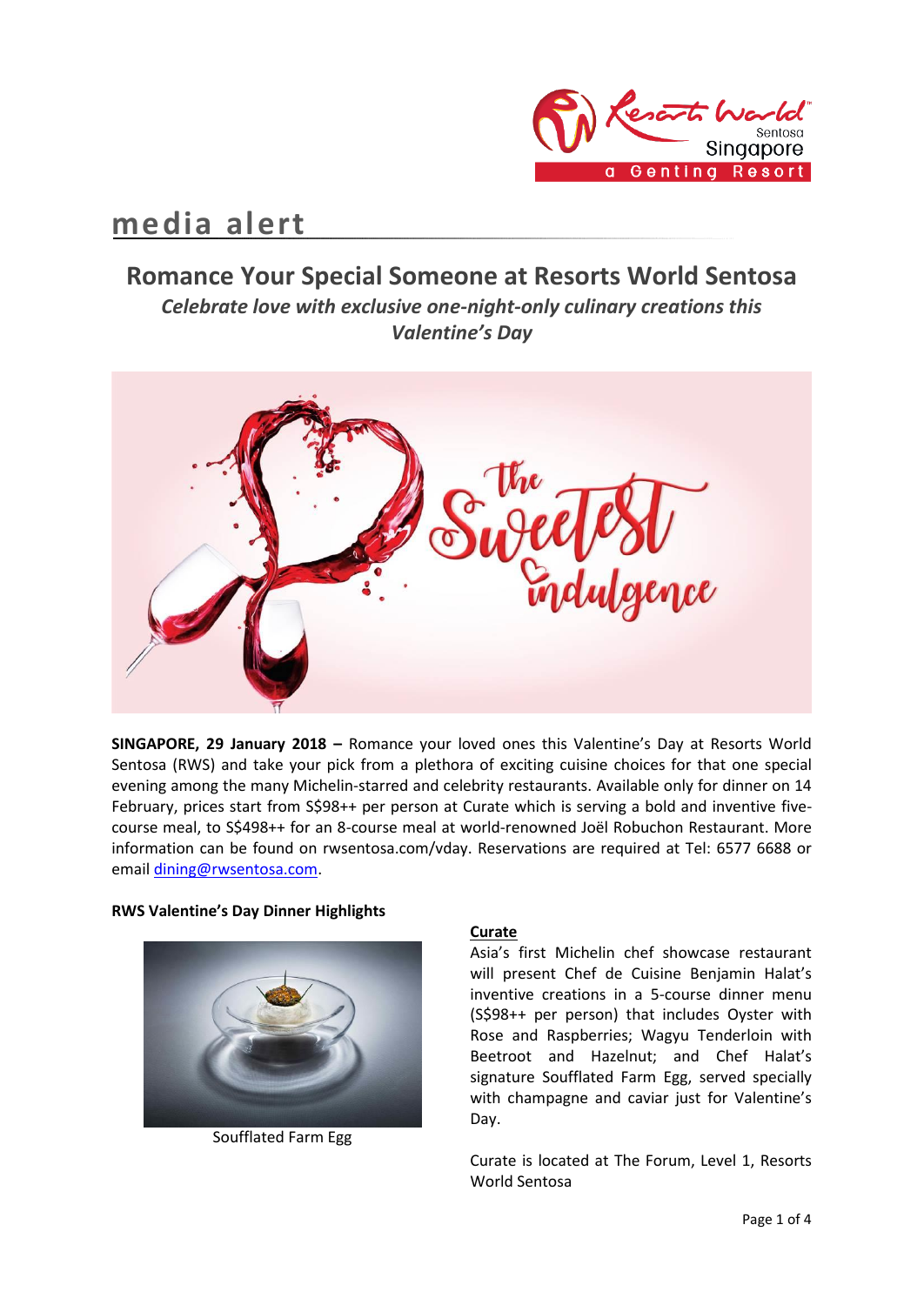

The Cerea Brothers, Chefs Roberto and Enrico Cerea



*Beef châteaubriand and foie gras, "Rossini" style with soufflé potatoes and port reduction*



Ocean Restaurant by Cat Cora

## **Fratelli – Trattoria and Pizzeria**

Fratelli Trattoria will offer a 6-course seafood themed menu (S\$148++ per person) and diners can expect hearty, family recipe-inspired dishes like *Astice in crema di Cannellini* (Boston Lobster in cannellini bean sauce) and *Risotto con Scampi e Carciofi croccanti al profumo d'arancia*  (Carnaroli risotto with orange scented langoustine and crispy artichokes).

Fratelli Trattoria and Pizzeria is located at the lobby of Hotel Michael, Resorts World Sentosa.

## **Joël Robuchon Restaurant**

Indulge your loved one at three Michelin-starred Joël Robuchon Restaurant with an eight-course dinner (S\$498++ per person) of exquisite dishes like *Beef châteaubriand and foie gras, "Rossini" style with soufflé potatoes and port reduction*  and *Foie gras with vegetables raviolis in a delicate chicken broth flavored with black truffle.* 

Joël Robuchon Restaurant is located at Level 1 of Hotel Michael, Resorts World Sentosa.

## **Ocean Restaurant by Cat Cora**

Be mesmerized by the breathtaking and unparalleled underwater vistas at Ocean Restaurant by Cat Cora as Chef de Cuisine Yun Minwoo presents a 6-course menu (S\$168++ per person) that includes a refreshing *Citrus Hamachi Crudo served with Katsuo Yuzu ponzu, Hamachi and Kaiso mix*; *Langoustine & Artichoke served alongside olive, artichoke sauce, dimsum and charred leek puree;* and *Duo of Beef,* an elegant dish of 24-hours braised short rib, Wagyu striploin and white fungus mushroom.

Ocean Restaurant by Cat Cora is located at West Basement 1M car park of Equarius Hotel, Resorts World Sentosa.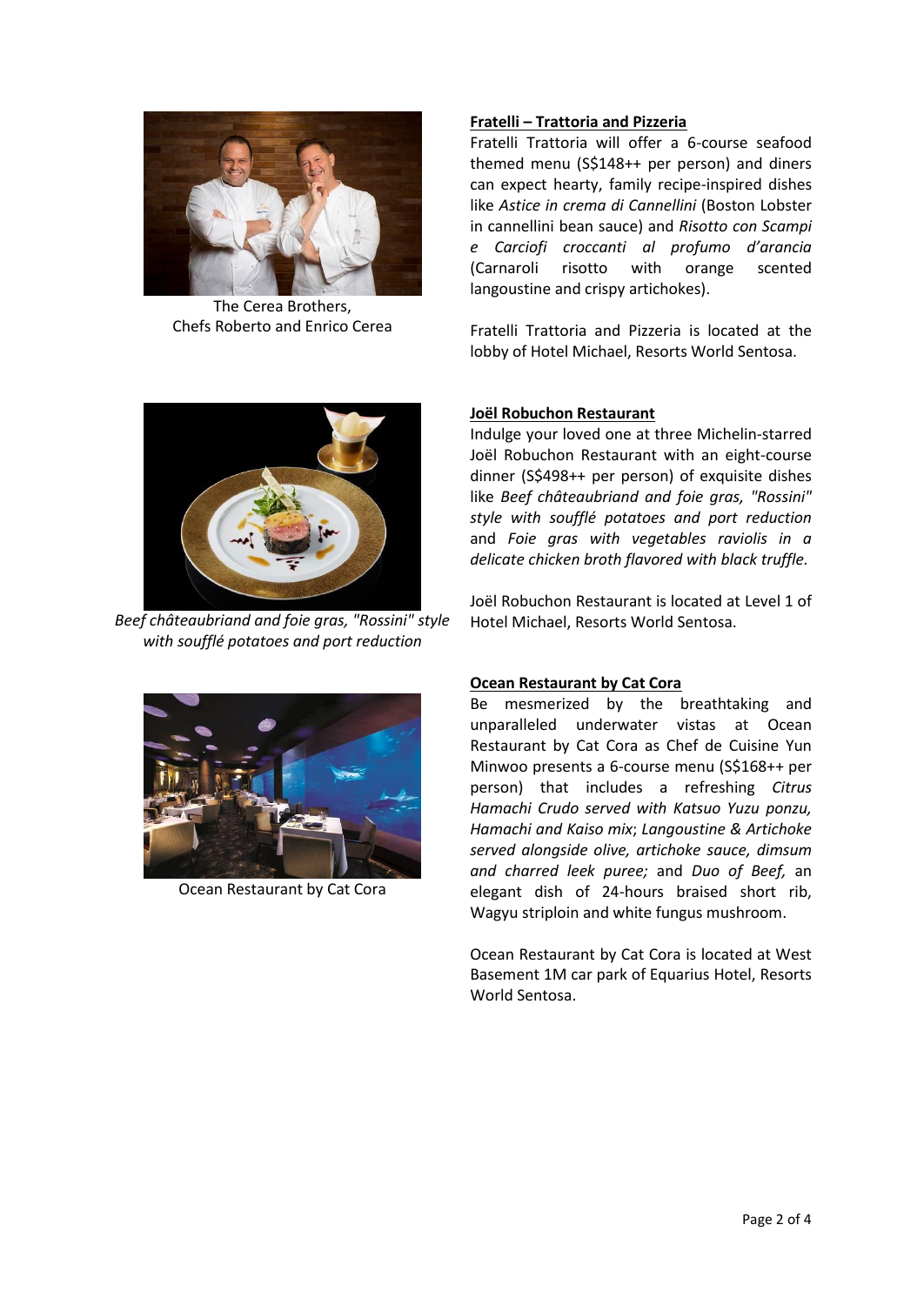

Seafood and Grilled Meat Plates at Osia Steak and Seafood Grill

#### **Osia Steak and Seafood Grill**

One Michelin-starred Osia Steak and Seafood Grill will offer a sharing menu of succulent seafood and gourmet cuts of meat this Valentine's Day. The hearty 3-course sharing menu (S\$316++ per couple) will include *Normandy oysters served with Vichysoisse espuma and black truffle*; *Seafood plate of Maine lobster, Skull Island king prawn, Fremantle Octopus, Hokkaido scallops and New Zealand short neck clams*; and *grill meat plate of Bungalow sweet pork rack chop, Taijima Wagyu beef tenderloin MS 6 and Murray Bridge lamb saddle*.

Osia Steak and Seafood Grill is located at Festive Walk, Resorts World Sentosa.



Louisiana-style New Orleans Bucket



Chef de Cuisine Aisha Ibrahim

# **Sessions**

For a fun relaxed night out over fresh seafood, Sessions will offer Couple Sessions (S\$198++ per couple), a Valentine's Day Package that includes the New Orleans Bucket, an overflowing Louisiana-style bucket of crabs, prawns and shellfish; and round off with a game of pool at Rock Bar.

Sessions is located at the lobby of Hard Rock Hotel Singapore, Resorts World Sentosa.

## **Tangerine**

Tangerine's new Chef de Cuisine Aisha Ibrahim presents a delectable five-course menu (S\$258++ per couple) that includes a glass of sparkling wine each. Savor the freshest produce and ingredients sourced sustainably in Southeast Asia in her special creations like *Salmon with Kaffir lime and aromatic oils*; and *Wagyu with textures of Brassica*.

Tangerine is located adjacent to ESPA at Resorts World Sentosa.